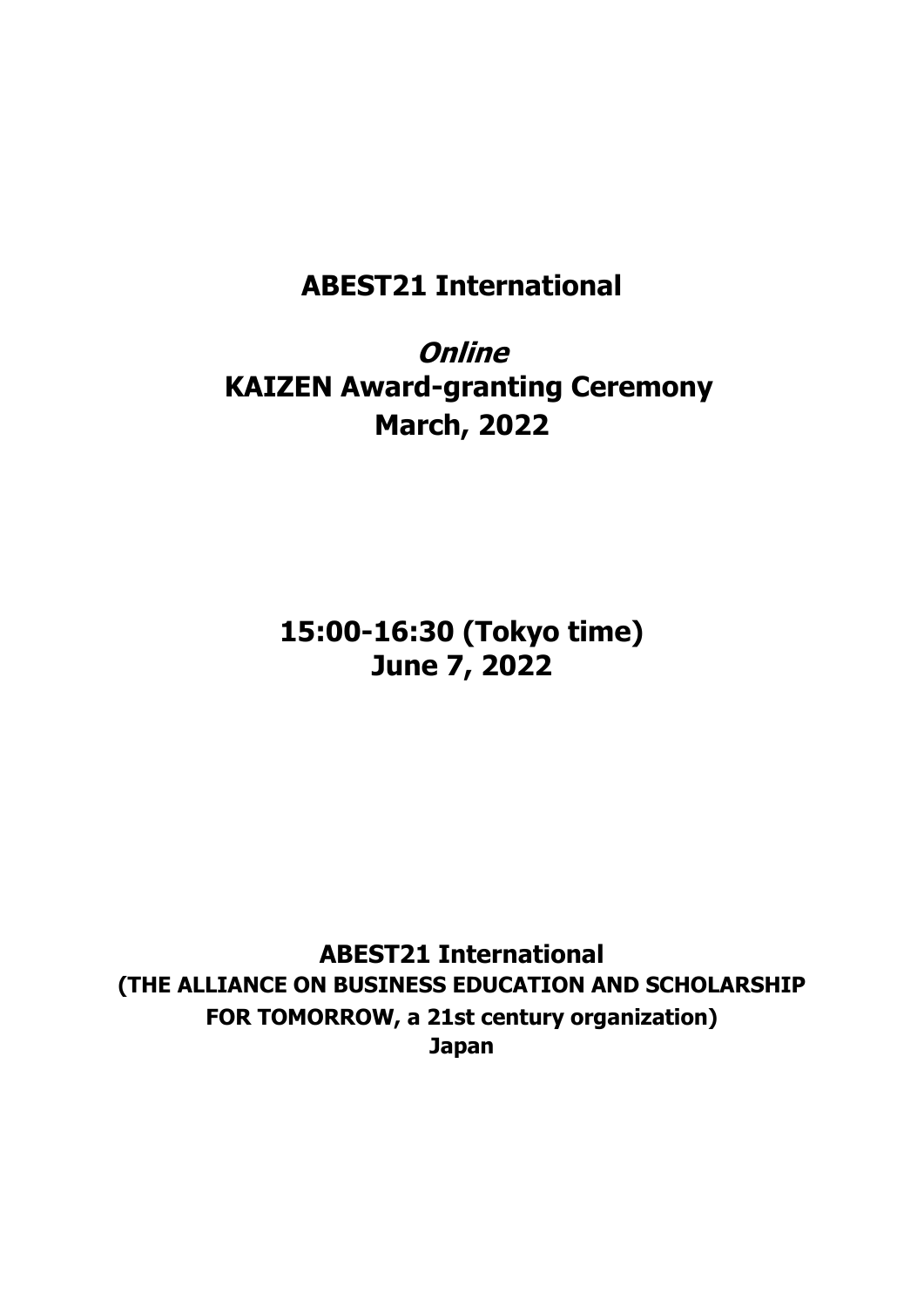### **"ABEST21 Mission Statement"**

"We believe that there are many areas where we can explore and interact in the interest of international cooperation in the XXI century. We will advance management education for nurturing management professionals on a global basis by encouraging the mutually beneficial collaboration among member institutions. We, therefore, have come to the conclusion that we shall use our efforts to establish THE ALLIANCE ON BUSINESS EDUCATION AND SCHOLARSHIP FOR TOMORROW, a 21st century organization."

The mission of ABEST21 is to advance education in business schools on a global basis by encouraging the mutual cooperation among its member institutions. The mission can be accomplished through the following goals:

- 1. Sharing the information on curricular and teaching materials between the member institutions.
- 2. Promoting joint research projects, joint courses, international symposium and global classroom opportunities.
- 3. Providing advice and coordination for the member institutions in the research activities and encouraging the members to continually strive to advance the global business education.
- 4. Facilitating the continuous improvement of the business education through accreditation.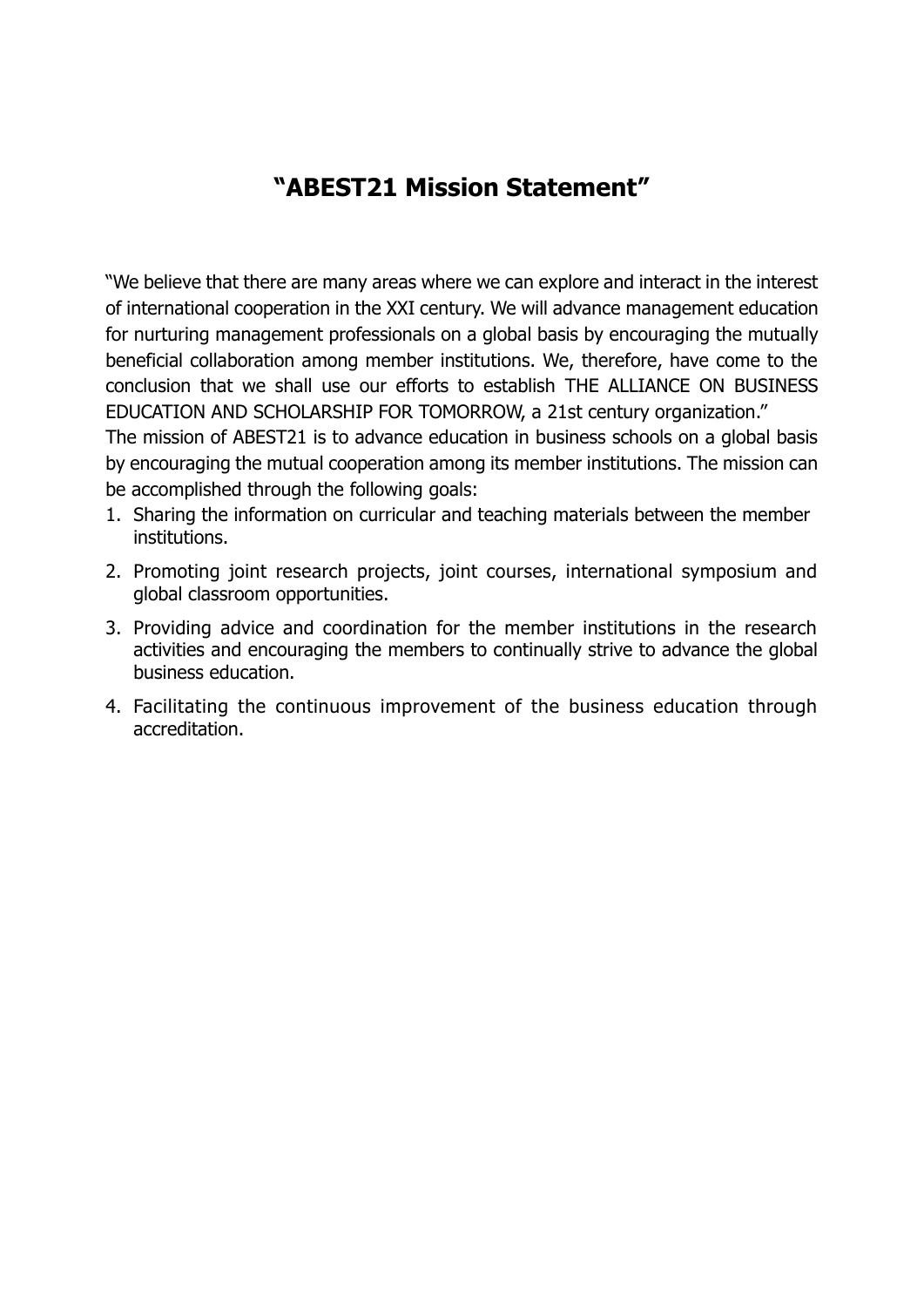# **"Program"**

Chair: General Manager NAKAGAWA Yuka, ABEST21

#### **Opening Remarks/Congratulations**

ABEST21 Vice President, Professor Dr. Ali Khatibi Dean, Graduate School of Management, Management & Science University, Malaysia

#### **Congratulations**

ABEST21 President and CEO, Professor Emeritus Dr. ITOH Fumio Aoyama Gakuin University, Japan

#### **PRT Comments**

### **Reply Speech**

### **Congratulations/Closing Remarks**

ABEST21 Vice President, Assistant Professor Teguh Dartanto, Ph.D. Dean, Faculty of Economics and Business, Universitas Indonesia, Indonesia

# **"KAIZEN Award-winning schools"**

School of Business Administration, Northeastern University, China

Faculty of Economics and Business, Universitas Hasanuddin, Indonesia

Faculty of Economics, Universitas Sriwijaya, Indonesia

Graduate School of International Management, Aoyama Gakuin University, Japan

School of International Corporate Strategy, Hitotsubashi University, Japan

Graduate School of Business Sciences, Humanities and Social Sciences, University of Tsukuba, Japan

Graduate School of Business, Universiti Sains Malaysia, Malaysia